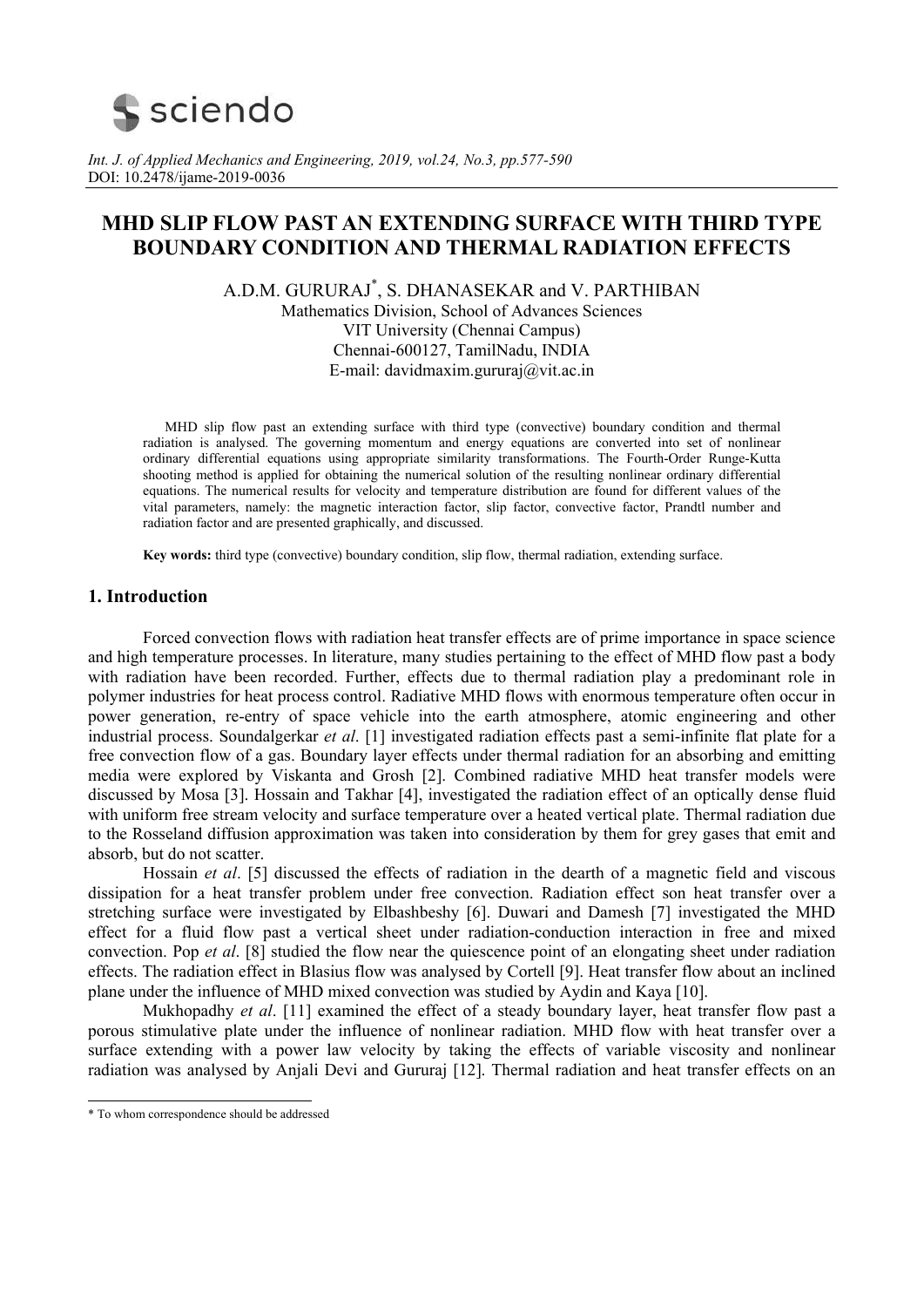unsteady flow of MHD micropolar fluid subjected to suction over a flat plate were analysed by Shit *et al*. [13]. Sandeep *et al*. [14] investigated the boundary layer flow of a nanofluid over a nonlinearly permeable stretching sheet under radiation effects. Radiation effects on MHD flow past a stretching sheet with variable viscosity and heat source/sink under slip condition were analysed by Devi *et al*. [15].

 Recently, investigations pertaining to a boundary layer flow with third type (convective) boundary conditions have gained immense importance. The pioneer in this study was Aziz [16], who considered the convective surface boundary condition in the study of a thermal boundary layer flow over a flat plate in a uniform stream. Similarity solutions for the steady laminar boundary layer flow over a permeable plate with a convective boundary condition were investigated by Ishak [17]. The effect of a convective boundary condition on two dimensional boundary layer flows past an extending sheet in a nanofluid was investigated by Makinde and Aziz [18]. Ashikin *et al*. [19] investigated the boundary layer flow over a stretching sheet with slip and convective boundary condition effect. MHD stagnation point flow of a nanofluid towards an extending surface with convective boundary condition with thermal radiation was analysed by Noreen Sher Akbar *et al*. [20]. Ramesh and Gireesha [21] investigated the influence of heat source/sink on a Maxwell fluid over a stretching surface with contribution of nanoparticles under the effect of convective boundary. Recently, Rahman *et al*. [22] discussed the boundary layer flow of a nanofluid past a permeable exponentially shrinking surface with convective boundary condition employing Buongiorno's model.

 No contribution has been made to study radiation effects on MHD boundary layer slip flow past a stretching surface with third type (convective) boundary condition which forms the backbone of the current study.

### **2. Problem formulation**

 MHD laminar two dimensional boundary layer slip flow of a viscous, incompressible, electrically conducting and radiating fluid past an extending surface under the third type (convective) boundary condition is considered. A magnetic field is applied in the *y* direction and the fluid under consideration is taken to be grey. Further, the fluid is an absorbing and emitting and non-scattering medium with constant physical properties. The *x* -axis is taken along the stretching surface and the *y* -axis normal to the stretching surface. The stretching surface is stretched with velocity  $u_w = ax$ , where  $a > 0$ . The continuity, momentum and energy equations under the usual boundary layer assumptions can be written as

$$
\frac{\partial u}{\partial x} + \frac{\partial v}{\partial y} = 0,
$$
\n(2.1)

$$
u\frac{\partial u}{\partial x} + v\frac{\partial u}{\partial y} = v\frac{\partial^2 u}{\partial y^2} - \sigma\frac{B_o^2}{\rho}u\,,\tag{2.2}
$$

$$
u\frac{\partial T}{\partial x} + v\frac{\partial T}{\partial y} = \frac{\kappa}{\rho c_p} \frac{\partial^2 T}{\partial y^2} - \frac{1}{\rho c_p} \frac{\partial q_r}{\partial y}
$$
(2.3)

where  $u$  and  $v$  are the velocity components in the  $x$  and  $y$  directions, respectively,  $T$  is the temperature, is the kinematic viscosity,  $\sigma$  - electrical conductivity of the fluid.  $B_o$  is the magnetic field strength,  $\rho$  - density of the fluid,  $c_p$  - specific heat at constant pressure,  $\kappa$  - thermal conductivity of the fluid,  $L$  - proportional constant of the velocity slip and  $q_r$  - radiative heat flux. For very small magnetic Reynolds number, the induced magnetic field is assumed to be negligible in comparison with the applied magnetic field and hence neglected. The radiative heat flux in the energy expression is given by the expression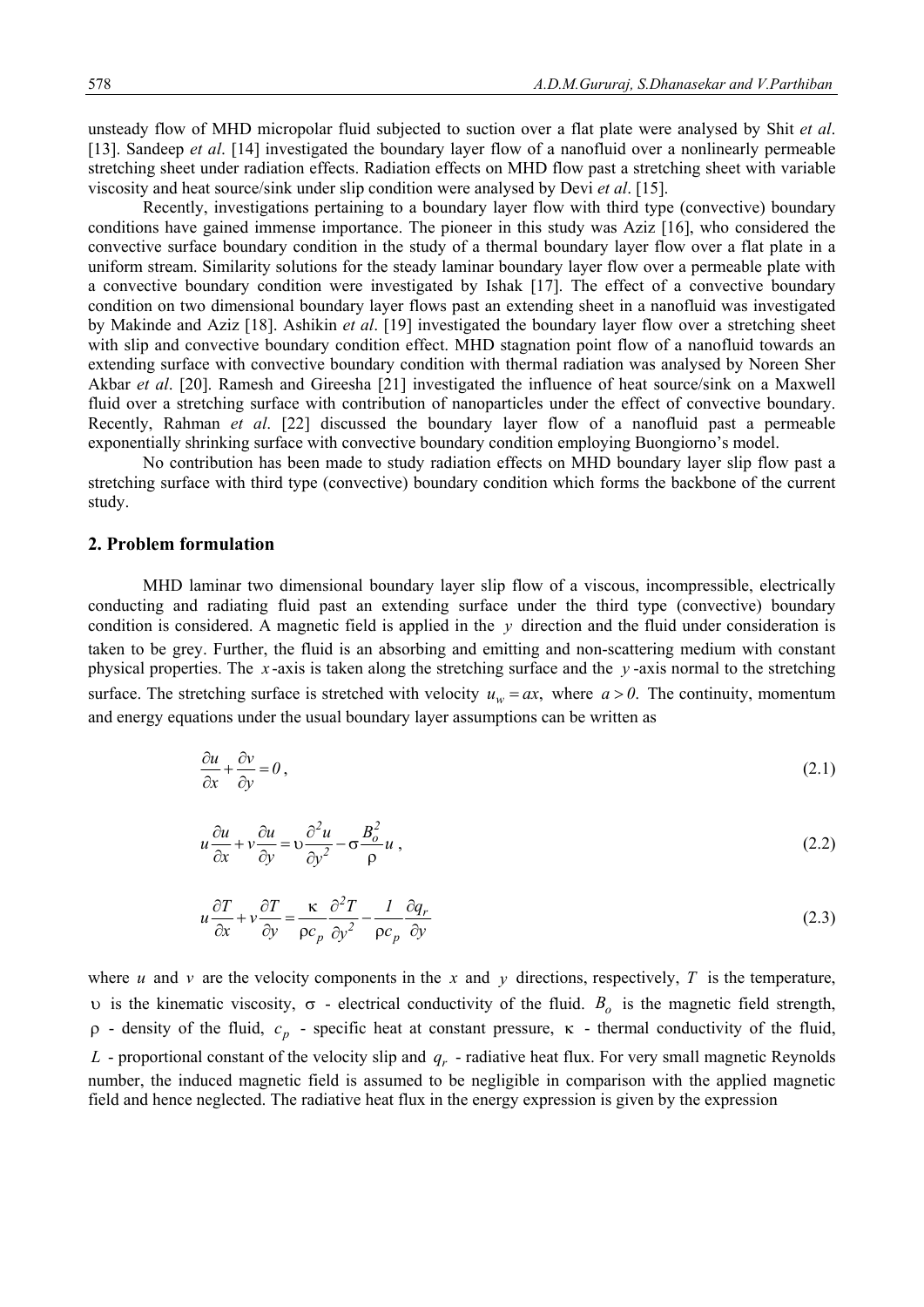$$
q_r = \frac{-4\sigma^*}{3k^*} \frac{\partial T^4}{\partial y} \tag{2.4}
$$

where  $\sigma^*$  and  $k^*$  are the Stephen-Boltzmann constant and Rosseland mean absorption coefficient, respectively. For adequately small temperature differences within the flow,  $T<sup>4</sup>$  can be expressed as a linear function of temperature. Hence using the Taylor series expansion we have

$$
T^4 \approx 4T_{\infty}^4 T - 3T_{\infty}^4 \tag{2.5}
$$

Using Eq. $(2.5)$  the energy Eq. $(2.3)$  becomes

$$
u\frac{\partial T}{\partial x} + v\frac{\partial T}{\partial y} = \frac{\kappa}{\rho c_p} \left( I + R \right) \frac{\partial^2 T}{\partial y^2}
$$
 (2.6)

where \* \*  $R = \frac{16\sigma^* T_{\infty}^3}{4}$ *3 k*  $=\frac{16\sigma^2 T_{\infty}^3}{\pi}$ ĸ is the radiation factor.

The velocity field boundary conditions are given as

$$
u = u_w + L \frac{\partial u}{\partial y}, \quad v = 0 \quad \text{at} \quad y = 0,
$$
  

$$
u \to 0 \quad \text{as} \quad y \to \infty.
$$
 (2.7)

The heat transfer coefficient  $h_f$  is generated due to the heating of the bottom surface by convection due to a hot fluid with temperature  $T_f$ , and hence the boundary condition for the energy field can be written as

$$
-\kappa \frac{\partial T}{\partial y} = h_f (T - T_{\infty}) \text{ at } y = 0,
$$
  
\n
$$
T \to T_{\infty} \text{ as } y \to \infty.
$$
 (2.8)

The continuity Eq.(2.1) is satisfied by introducing a stream function  $\psi(x, y)$  defined in an usual form as

$$
u = \frac{\partial \psi}{\partial y} \quad \text{and} \quad v = -\frac{\partial \psi}{\partial x}.
$$

The similarity solutions for Eqs  $(2.1)$ - $(2.3)$  with the boundary conditions  $(2.7)$ - $(2.8)$  are obtained by introducing the following similarity transformation

$$
\eta = \left(\frac{a}{v}\right)^{\frac{1}{2}} y, \qquad \psi = \left(va\right)^{\frac{1}{2}} xf(\eta), \qquad \theta(\eta) = \frac{T - T_{\infty}}{T_f - T_{\infty}}.
$$
\n(2.9)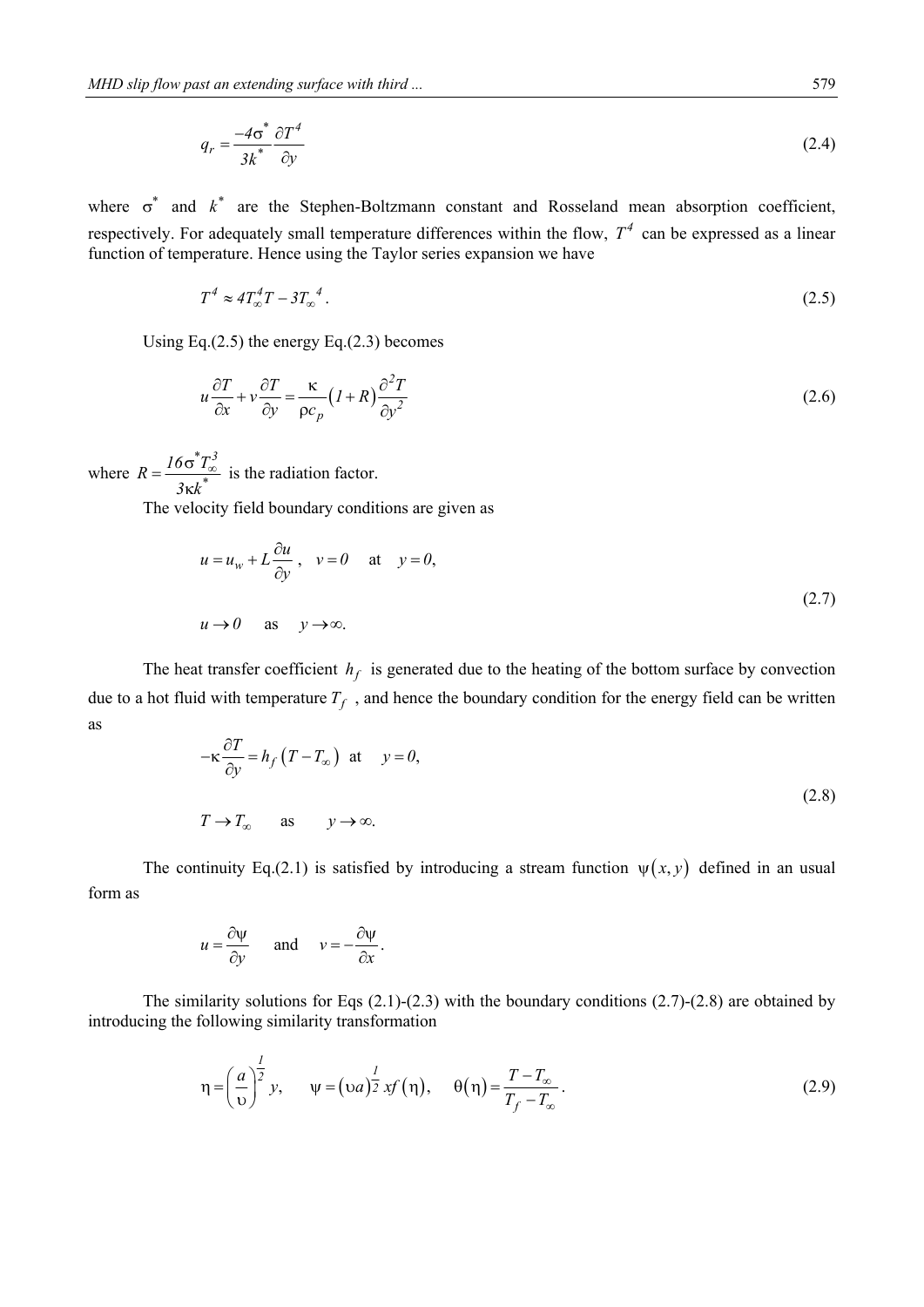Introducing  $(2.9)$  into Eqs  $(2.2)$  and  $(2.3)$  subject to boundary conditions  $(2.7)$  and  $(2.8)$ , the following nonlinear ordinary differential equations are obtained

$$
f''' + ff'' - f'^2 - Mf' = 0,
$$
\n(2.10)

$$
\theta''(\eta) = -\frac{\Pr f \theta'}{(1+R)}\tag{2.11}
$$

where *2*  $M = \frac{\sigma B_o^2}{2}$ *a*  $=\frac{\sigma}{\sigma}$  $\rho$ is the magnetic interaction factor and  $Pr = \frac{v\rho c_p}{r}$  $\frac{p}{k}$  is the Prandtl number. The heat transfer

coefficient  $h_f$  takes the form *1*  $h_f = cx^{-\frac{t}{2}}$ , where *c* is a constant. The transformed boundary conditions are given by

$$
f'(0) = I + Kf''(0), \quad f(0) = 0, \quad \theta'(0) = -\gamma [I - \theta(0)],
$$
  

$$
f'(\eta) \to 0, \quad \theta(\eta) \to 0 \quad \text{as} \quad \eta \to \infty
$$
 (2.12)

where the prime denotes differentiation with respect to  $\eta$ , *1*  $\eta$ ,  $K = L\left(\frac{a}{v}\right)^2$  is the slip factor and  $\gamma = \frac{c}{\kappa}$  $U_{\infty}$  $\gamma = \frac{c}{\sqrt{c}} \sqrt{\frac{v}{\sqrt{c}}}$  $\frac{\epsilon}{\kappa} \sqrt{\frac{6}{U_{\infty}}}$  is

the convective factor.

#### **3. Numerical solutions**

Equations  $(2.10)$  and  $(2.11)$  are coupled nonlinear ordinary differential equations which constitute the required nonlinear boundary value problem that has to be analysed. The resulting nonlinear boundary value problem is reduced to an initial value problem by utilizing the shooting method and is solved numerically using the fourth-order Runge-Kutta technique subject to the boundary conditions given by Eq.(2.12). To kick start the shooting process, initial guesses for the values of  $f''(0)$  and  $\theta(0)$  are made. Different initial guesses were made for different values of physical factors in accordance with convergence. Numerical results are obtained for several values of the physical factors  $M, K, \gamma$ , Pr and R.

### **4. Numerical results and discussion**

 Numerical solutions of the problem concerned with MHD slip flow past an extending surface with third type (convective) boundary condition with thermal radiation are obtained for different values of the physical factors involved in the problem, namely: the magnetic interface factor  $(M)$ , slip factor $(K)$ , convective factor  $(\gamma)$ , Prandtl number (Pr) and radiation factor  $(R)$  and are displayed graphically.

#### **4.1. Validation result**

 To validate the current study, the results are compared with those of Nor Ashikin *et al*. [19], which are portrayed through Figs 1 to 4. It is evident from the figures that the results are in good agreement in the absences of the magnetic effect and radiation.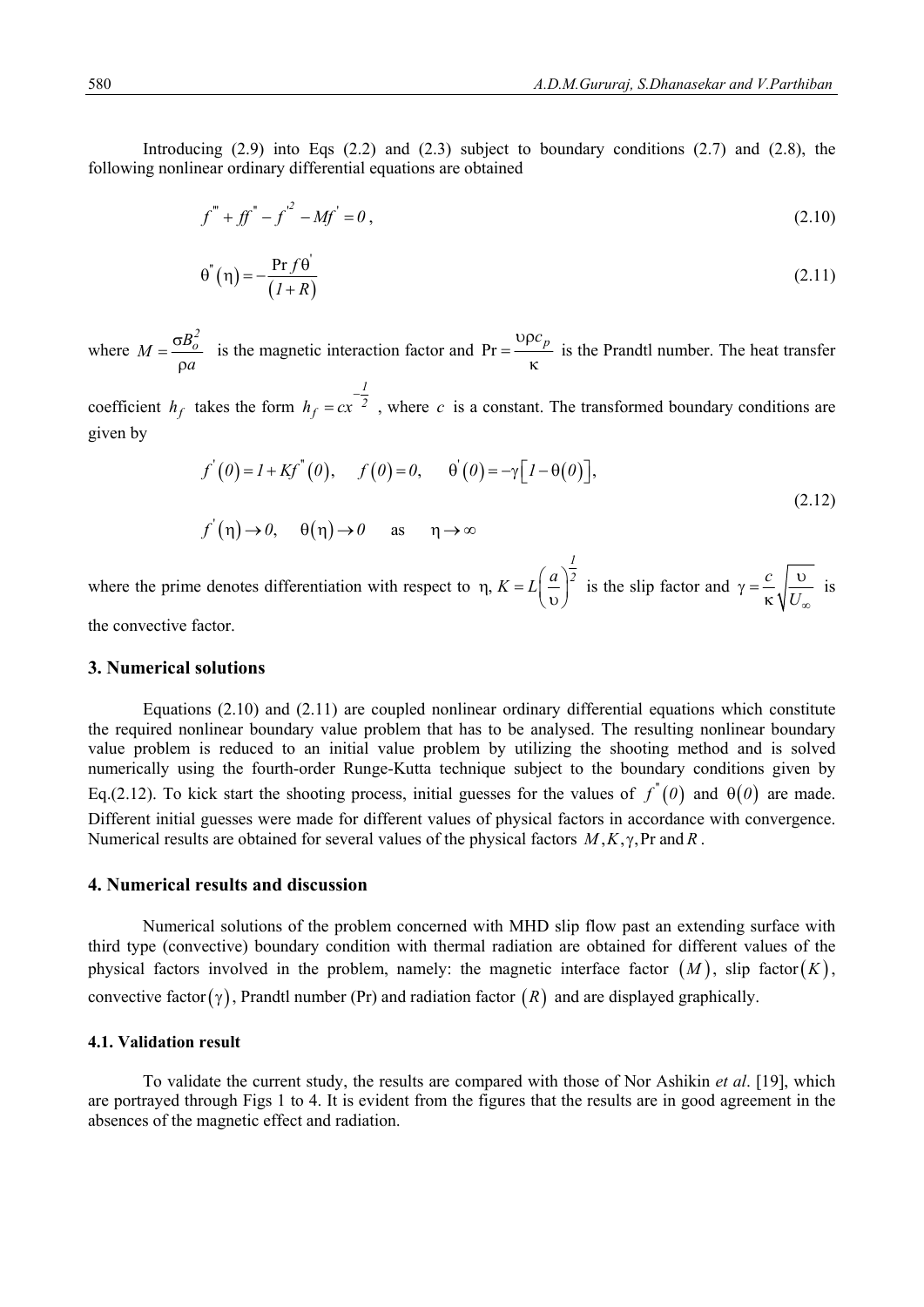

Fig.1. Velocity profile for *K=1.0* and *M=0.0*.



Fig.2. Velocity profile for various *K* when *M=0.0*.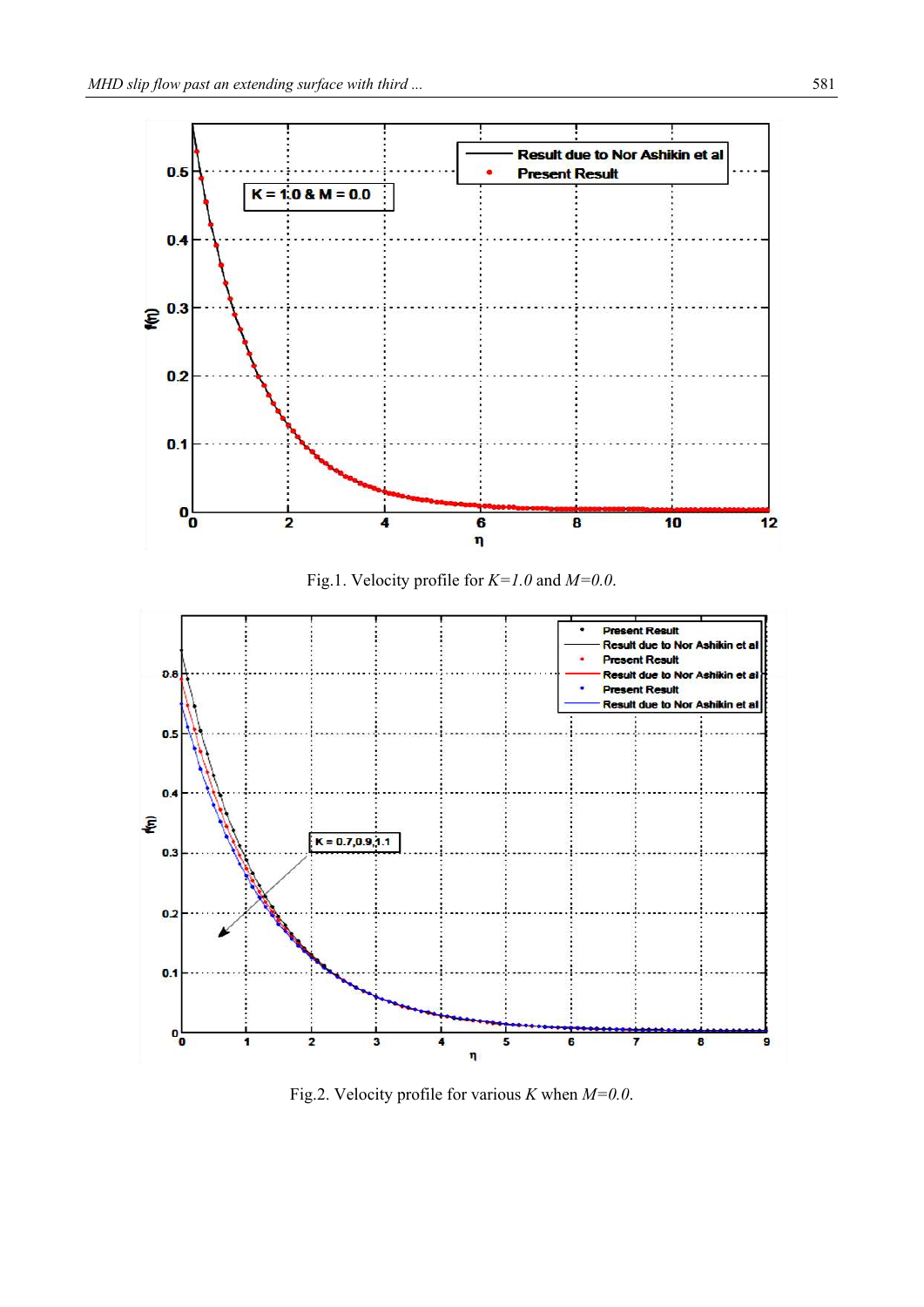

Fig.3. Temperature profiles for different values of  $\gamma$  when Pr=1.0, K=1.0 and R=0.0.



Fig.4. Temperature profiles for different values of Pr with  $K=1.0$  and  $\gamma=0.5$ .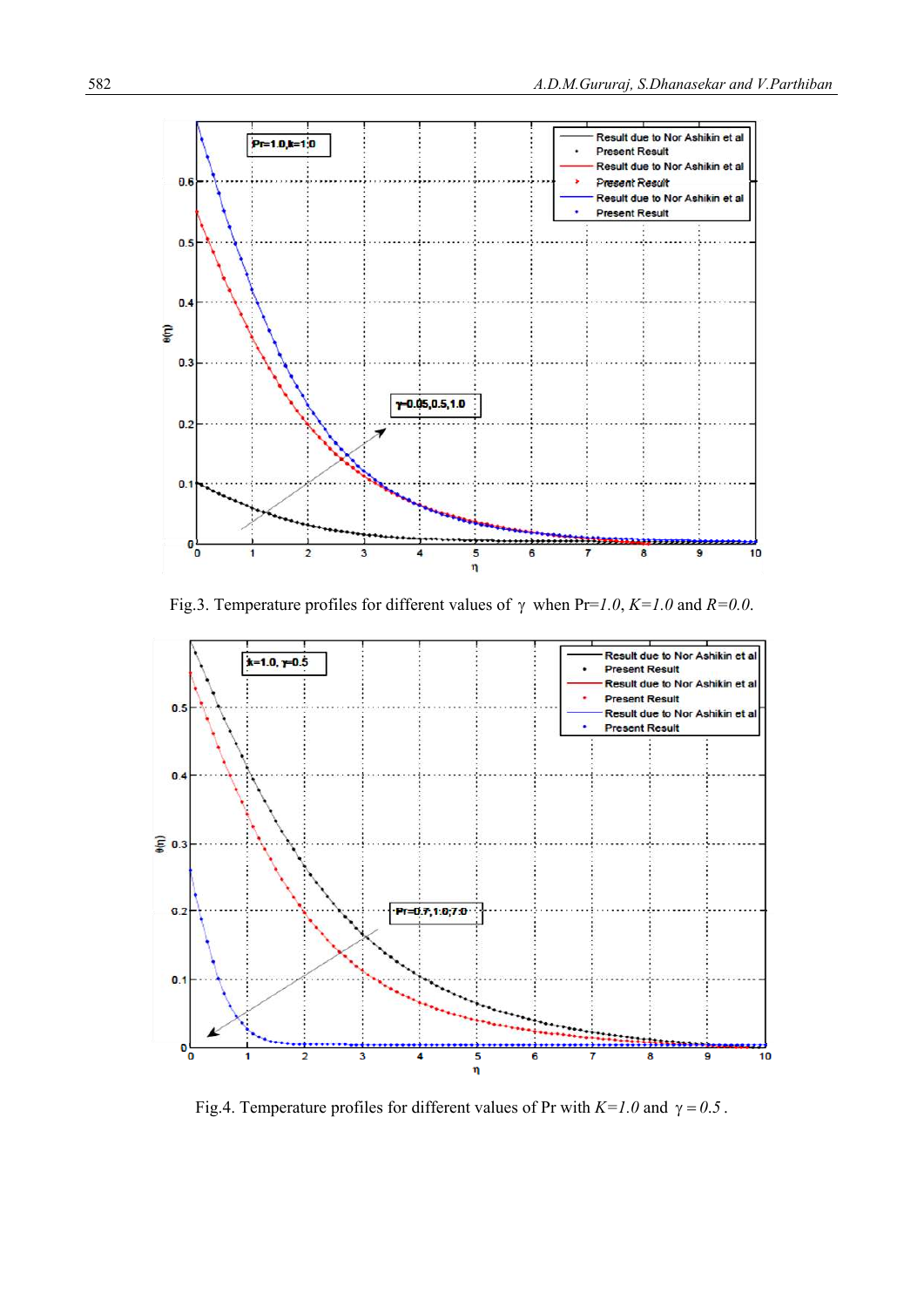### **4.2. Impact of magnetic interaction factor on the velocity field**

 Figure 5 shows that for an increasing *M*, the Lorentz force caused by the magnetic field will act against the motion of the fluid and hence there is a decrease in the velocity. Further for larger values of *M* , the flow profile starts to become flatter with steep gradients close to the wall which satisfies the no-slip boundary condition  $(K = 0.0)$ .



Fig.5. Velocity profiles for various *M* when *K=1.0*.

### **4.3. Impact of slip factor**

 It is seen from Fig.6 that as the slip factor *K* increases, the momentum boundary layer decreases rapidly. Further, it can be inferred that the skin friction coefficient  $f''(0)$  drops at the boundary layer and is inversely proportional to the slip factor in magnitude. It is also noted that the presence of the magnetic effect enhances the reduction of the momentum boundary layer for an increasing slip factor *K* .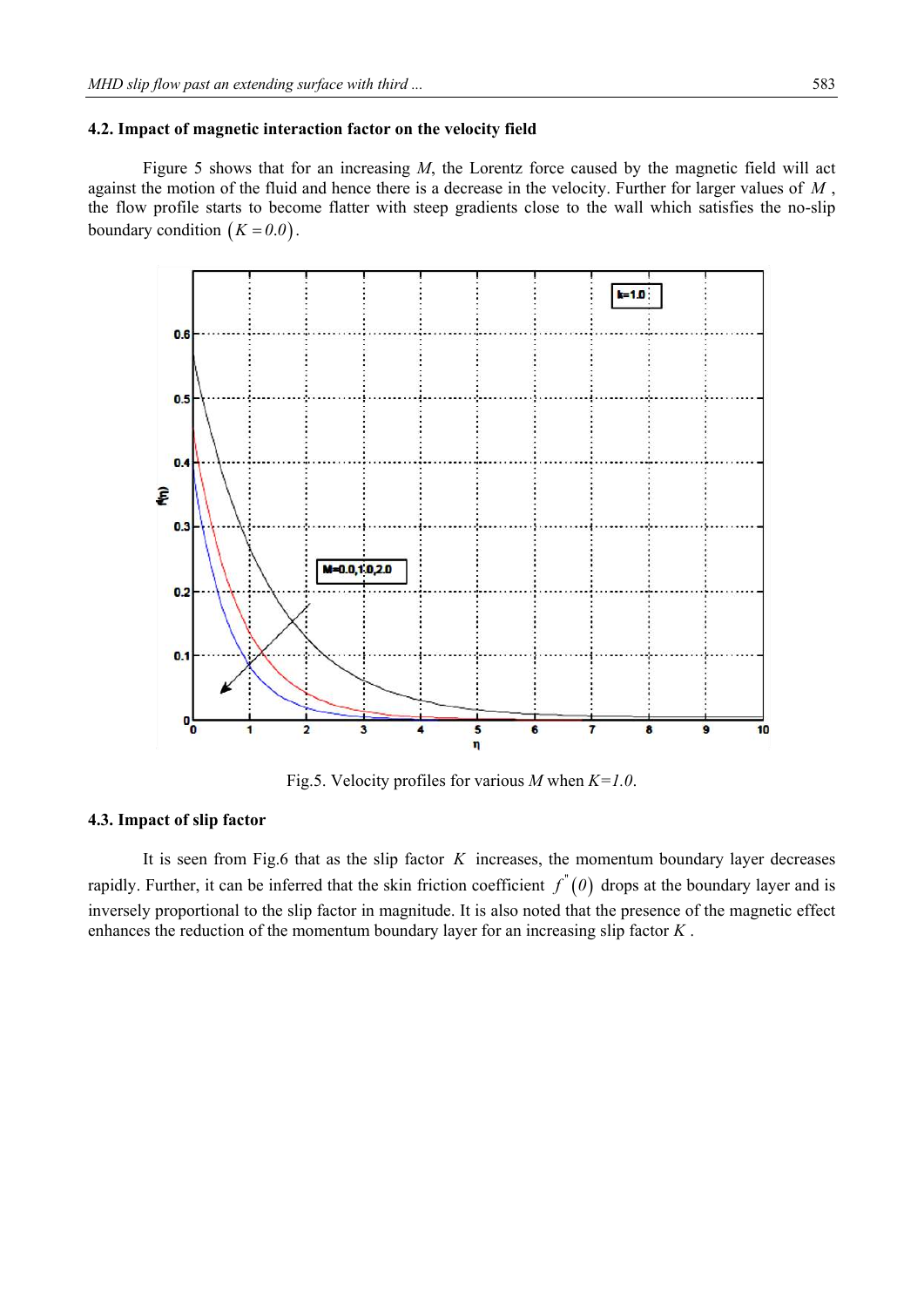

Fig.6. Velocity profiles for various *K* when *M=1.0*.

### **4.4. Impact of radiation factor**

 It is interesting to note from Fig.7 that the thermal boundary layer increases rapidly for an increasing radiation factor *R* which has an opposite trend to that found in the literature. This happens due to heating of the bottom surface of the plate by a hot fluid, which is reflected by the presence of the convective factor.

Figure 8 shows the temperature profile when the radiation factor  $R = 10^9$ . It can be noted that as *R* tends to become larger,  $\theta(\eta)$  becomes zero. The temperature  $\theta(\eta)$  thus becomes a linear function of  $\eta$ which is ascertained from Fig.8. It is also evident that the temperature decreases when we move farther along the surface for larger values of *R* .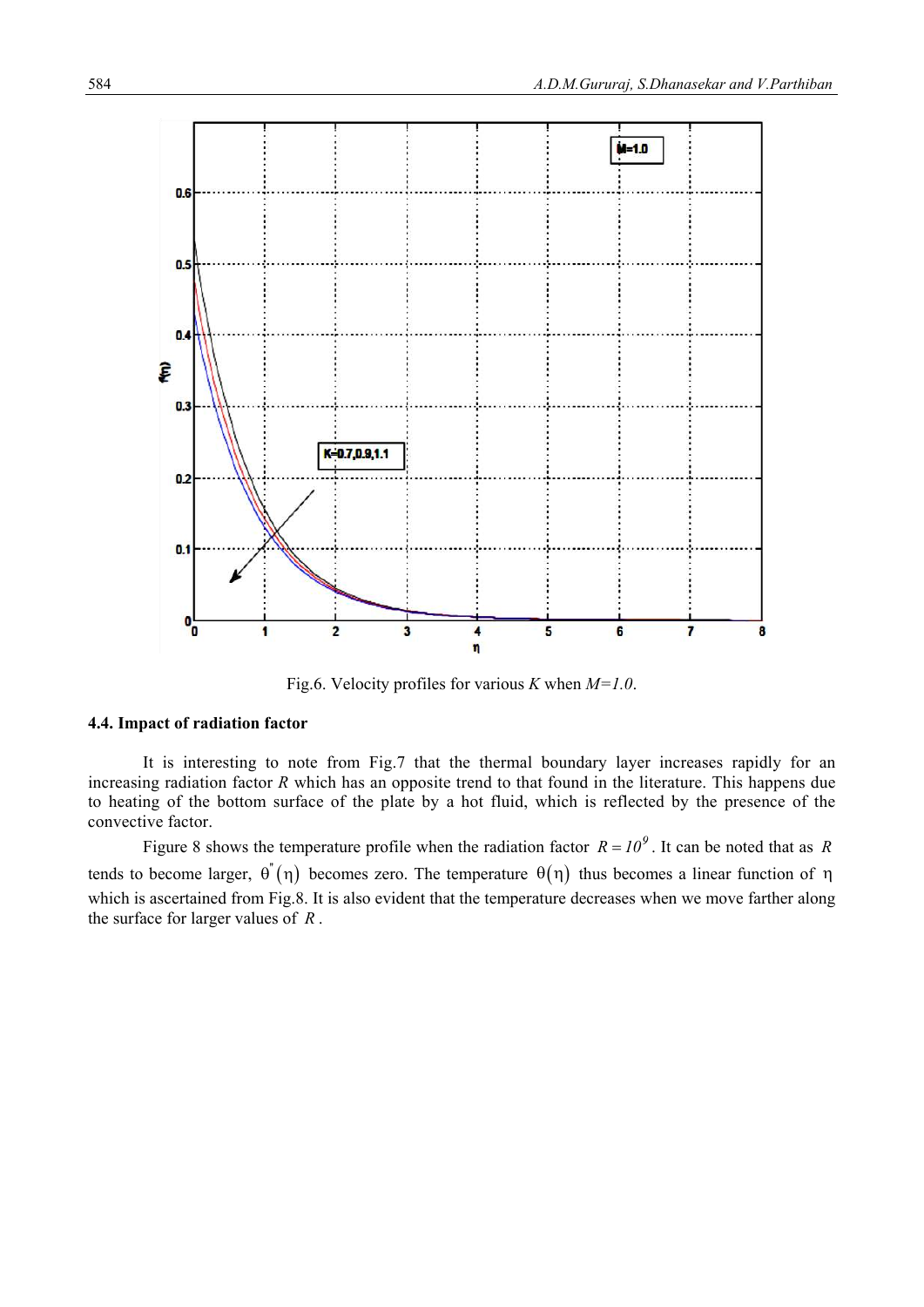

Fig.7. Temperature profile for different values of *R* when Pr= $1.0$ ,  $K=1.1$ ,  $M=1.0$  and  $\gamma = 0.5$ .



Fig.8. Temperature profile for  $R = I0^9$  when Pr=1,  $K = I$ ,  $M = I.0$  and  $\gamma = 0.5$ .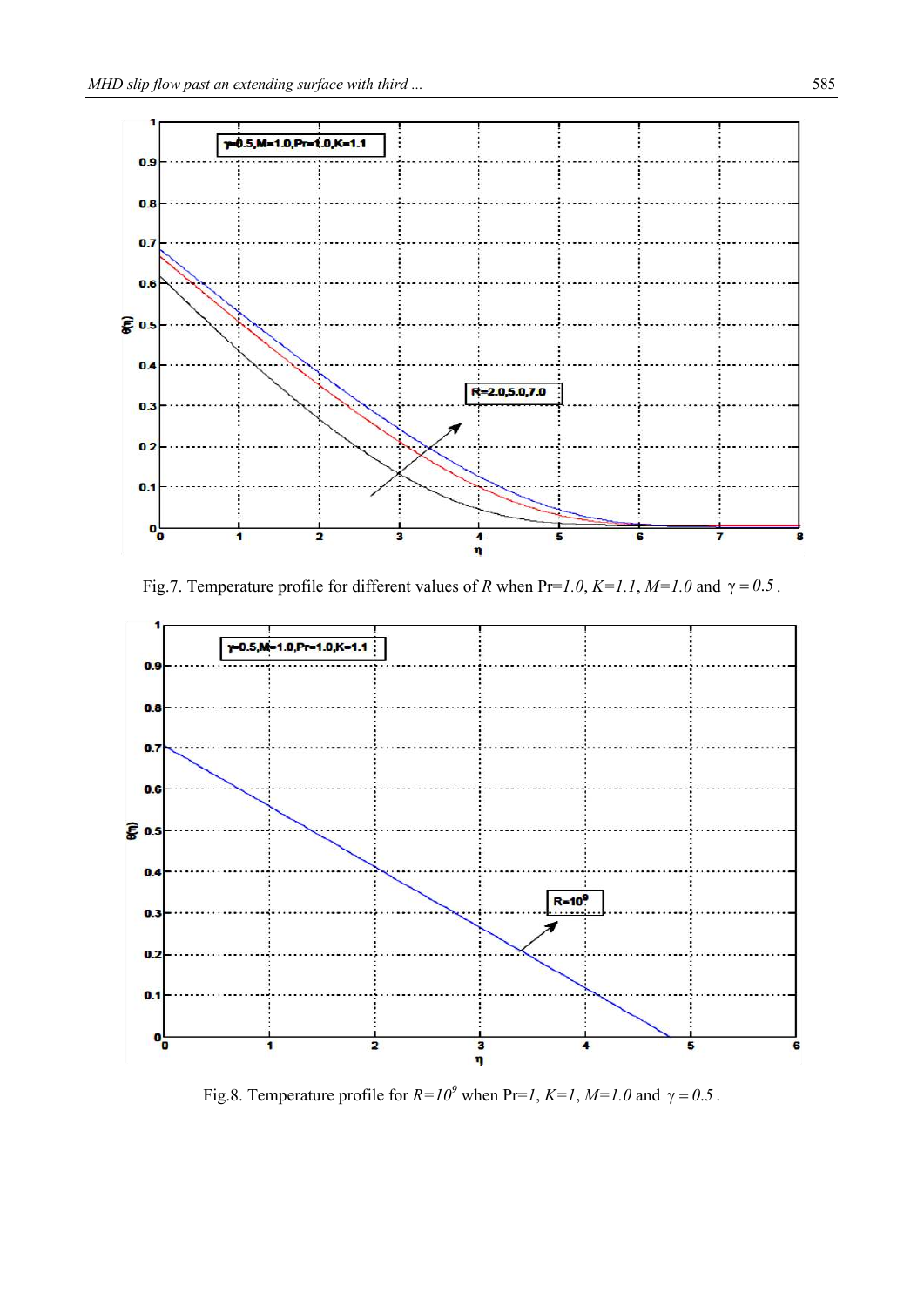#### **4.5. Impact of convective factor**

The impact of the convective factor  $\gamma$  on temperature is elucidated in Fig.9. It is seen that the surface and the fluid temperature increases when  $\gamma$  is increased that leads to the enhancement of the thermal boundary layer thickness. For increasing  $\gamma$ , the strength of convective heating on the surface increases which leads to an increase in the convective heat transfer from the hot fluid on the lower surface to the fluid on the upper surface.



Fig.9. Temperature profile for various values of when  $M=1.0$ ,  $Pr=1.0$ ,  $K=1.1$  and  $R=5.0$ .

#### **4.6. Impact of Prandtl number**

 Figure10 exhibits the variation in dimensionless temperature for various values of Pr. It is seen that as Pr increases the thermal boundary layer thickness decreases due to the fact that a higher Pr value leads to low thermal conductivity reducing the conduction, which in turn diminishes the boundary layer and temperature. It is also noted that as the thermal gradient at the surface increases, the effect of the Prandtl number is to enhance the heat transfer rate at the surface.

## **4.7. Impact of magnetic interaction factor on the temperature field**

 The impact of the magnetic interaction factor *M* over the temperature field is presented in Fig.11. It can be noted that the heat transfer gets enhanced for increasing *M* as expected under the influence of radiation and convective heating.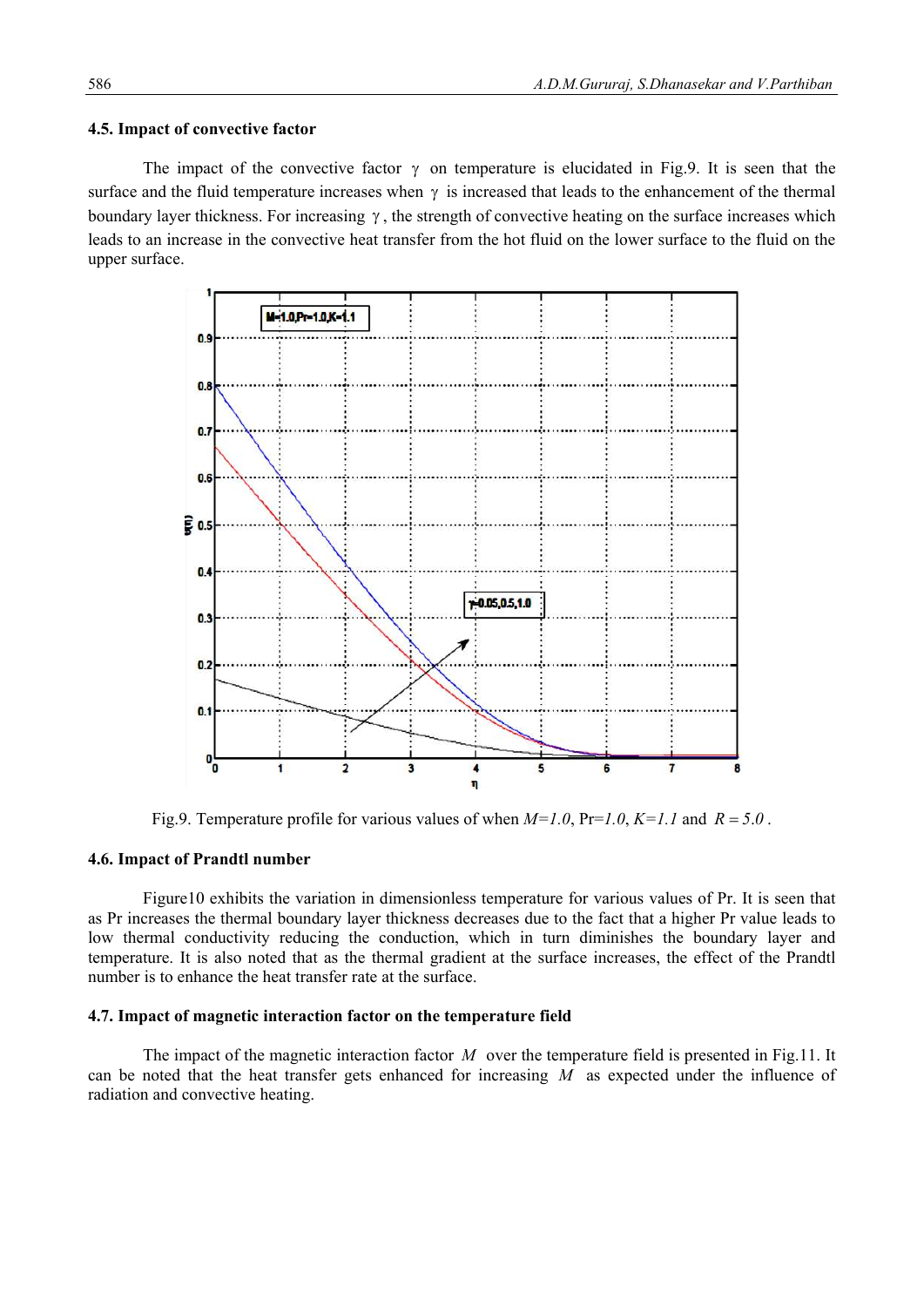

Fig.10. Temperature profile for various values of Pr when  $M=1.0$ ,  $K=1.1$ ,  $\gamma=0.5$  and  $R=5.0$ .



Fig.11. Temperature profiles for various values of *M* when  $\gamma = 0.5$ , Pr=*1.0*, *K*=*1.1* and *R* = 5.0.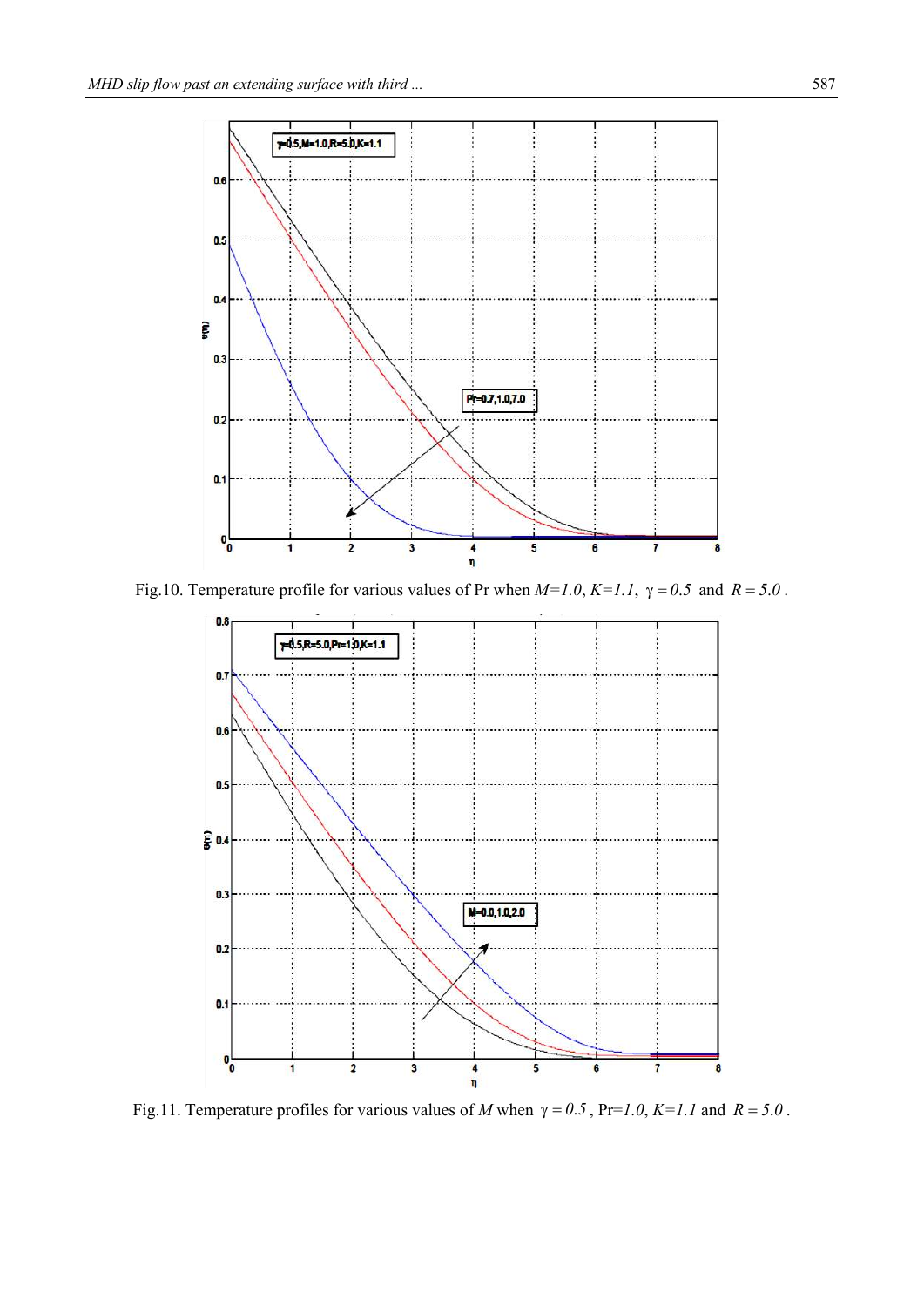## **5. Conclusion**

 In this study, the problem of thermal radiation MHD boundary layer slip flow past a stretching surface with convective boundary condition is investigated. Graphical results are presented for different physical parameters of the problem, namely the magnetic interaction factor  $(M)$ , slip factor  $(K)$ ,

convective factor  $(\gamma)$ , radiation factor  $(R)$  and Prandtl number (Pr).

 In the non-existence of magnetic field and thermal radiation, the results are in good agreement with those of Nor Ashikin *et al*. [19].

The following conclusions can be drawn from this study:

- The Lorentz force caused by the magnetic field acts against the flow field and hence results in the decrease of velocity, but its effect is to increase the thermal boundary layer.
- The skin-friction coefficient decreases at the boundary layer and is in reverse proportion to the slip parameter.
- The thermal boundary layer increases rapidly for an increasing radiation parameter. This effect is due to hot fluid that heats the bottom surface of the plate.
- As the radiation parameter becomes larger, the temperature becomes a linear function and the temperature decreases along the surface for a larger radiation parameter.
- The strength of convective heating on the surface increases for an increasing convective parameter.
- The Prandtl number enhances the heat transfer rate at the surface due to an increase in the thermal gradient.

## **Nomenclature**

- *a* extending rate
- $B$ <sup>o</sup> magnetic field strength
- $C_p$  specific heat at constant pressure
- $h_f$  heat transfer coefficient
- $k^*$  Rosseland mean absorption coefficient
- $K$  slip factor
- $L$  proportional constant of the velocity slip
- $M$  magnetic interaction factor
- Pr Prandtl number
- $R$  radiation factor
- $T$  temperature of the fluid
- $T_{\infty}$  temperature of the ambient fluid
- $u, v$  velocity component of the fluid in the *x* and *y* direction
- $u_w$  extending surface velocity
- $u_{\infty}$  free stream velocity
- $q_r$  radiative heat flux
- $x -$ dimensional distance along the extending surface
- $y -$ dimensional distance normal to the extending surface
- $\gamma$  convective factor
- $\eta$  similarity variable
- $\theta$  dimensionless temperature
- $\kappa$  thermal conductivity of the fluid
- $v -$ kinematic viscosity
- $\rho$  density of the fluid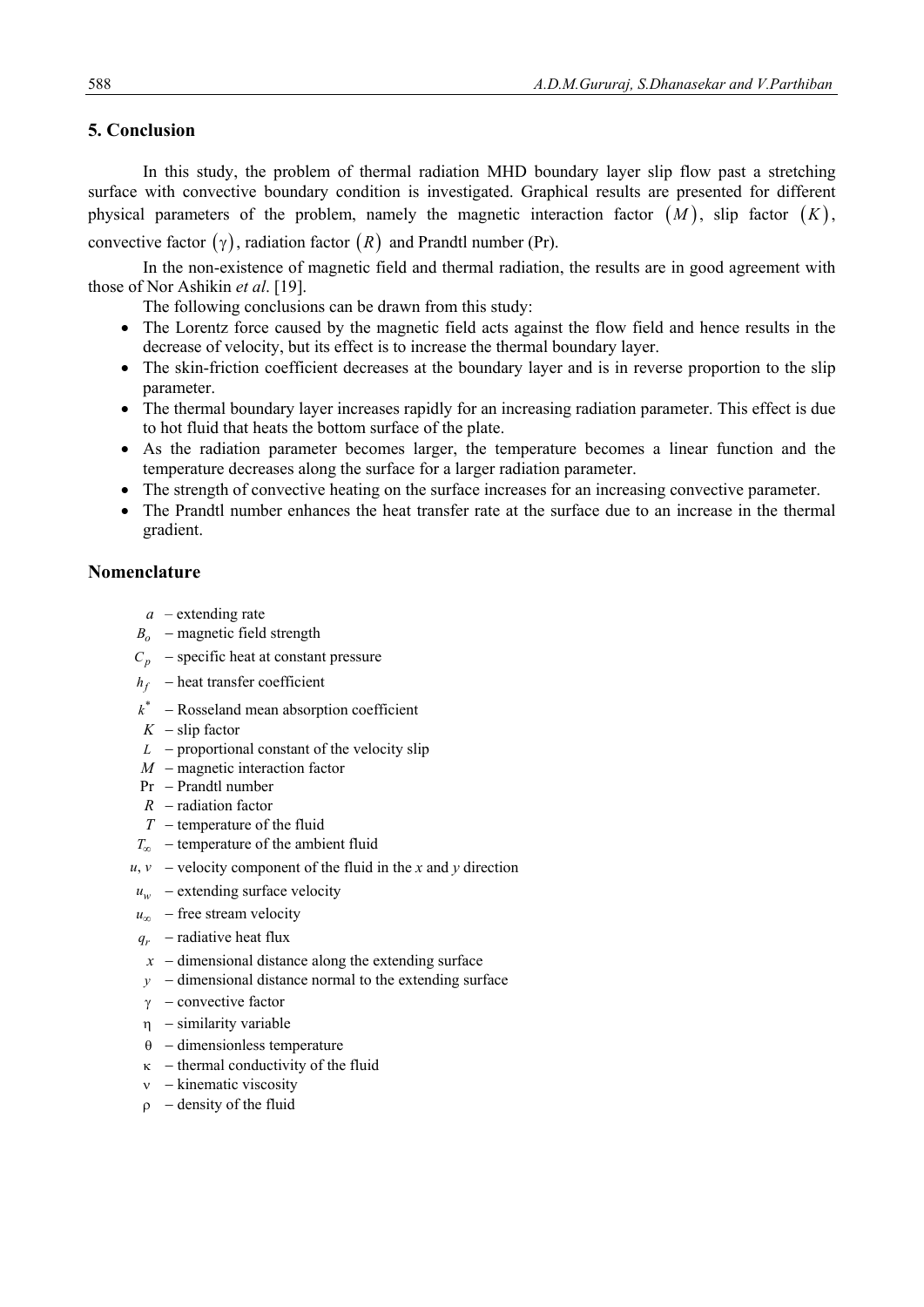- $\sigma$  electrical conductivity of the fluid
- $\sigma^*$  Stephen-Boltzmann constant
- $\psi(x, y)$  stream function

#### **References**

- [1] Soundalagekar V.M., Takhar H.S. and Vighnesam N.V. (1960): *The combined free and forced convection flow past a semi-infinite plate with variable surface temperature*. Nuclear Engineering and Design, vol.110, pp.95-98.
- [2] Viskanta R. and Grosh R.J. (1962): *Boundary layer in thermal radiation absorbing and emitting media*. International Journal of Non-linear Mechanics, vol.43, pp.377-382.
- [3] Mosa M.F. (1979): *Radiative heat transfer in horizontal MHD channel flow with buoyancy effects and an axial temperature gradient*. Ph.D. thesis, Mathematics Department, Bradford University, England, U.K.
- [4] Hossain M.A. and Takhar H.S. (1996): *Radiation effect on mixed convection along a vertical plate with uniform*  surface temperature. - Heat Mass Transfer, vol.31, pp.243-248.
- [5] Hossain M.A., Alim M.A. and Rees D.A. (1999): *The effect of radiation on free convection from a porous vertical plate*. International Journal of Heat and Mass Transfer, vol.42, pp.181-191.
- [6] Elbashbeshy E.M.A. (2000): *Radiation effect on heat transfer over a stretching surface*. Canadian Journal of Physics, vol.78, pp.1107-1112.
- [7] Duwari H.M. and Damesh R.A. (2004): *Magnetohydrodynamic natural convection heat transfer from radiate vertical porous surfaces.*  $-$  Heat Mass Transfer, vol.40, pp.787-792.
- [8] Pop S.R., Grosan T. and Pop I. (2004): *Radiation effects on the flow near the stagnation point of a stretching sheet*. Technische Mechanik, vol.29, pp.100-106.
- [9] Cortell R. (2008): *Radiation effects in the Blasius flow.* Journal of Applied Mathematics and Computation, vol.198, pp.333-338.
- [10] Aydin O. and Kaya A. (2009): *MHD mixed convection heat transfer flow about an inclined plate*. Heat Mass Transfer, vol.46, pp.129-136.
- [11] Mukhopadhyay S., Bhattacharyya K. and Layek G.C. (2011): *Steady boundary layer flow and heat transfer over a porous moving plate in presence of thermal radiation.* – International Journal of Heat and Mass Transfer, vol.54, pp.2751-2757.
- [12] Anjali Devi S.P. and Gururaj A.D.M. (2012): *Effects of variable viscosity and nonlinear radiation on MHD flow with heat transfer over a surface stretching with a power law velocity.* - Advances in Applied Science Research, vol.3, pp.319-334.
- [13] Shit G.C., Haldar R.A. and Sinha A. (2013): *Unsteady flow and heat transfer of MHD micropolar fluid over a porous stretching sheet in the presence of thermal radiation*. Journal of Mechanics, vol.29, pp.559-568.
- [14] Sandeep N., Fazlul Kader Murshed, Indranil Roy Chowdhury and Arnab Chattopadhyay (2015): *Radiation effect on boundary layer flow of a nanofluid over a nonlinearly permeable stretching sheet*. Advances in Physics Theories and Application, vol.40, pp.43-54.
- [15] Renuka Devi A.L.V., Neeraja A. and Bhaskar Reddy N. (2015): *Radiation effect on MHD slip flow past a stretching sheet with variable viscosity and heat source/sink*. International Journal of Scientific and Innovative Mathematical Research, vol.3, No.5, pp.8-17.
- [16] Aziz A. (2009): *A similarity solution for laminar thermal boundary layer over a flat plate with a convective surface boundary condition*. Communications in Nonlinear Science and Numerical Simulation, vol.14, pp.1064- 1068.
- [17] Ishak A. (2010): *Similarity solutions for flow and heat transfer over a permeable surface with convective boundary condition*. Applied Mathematics and Computation, vol.271, pp.837-842.